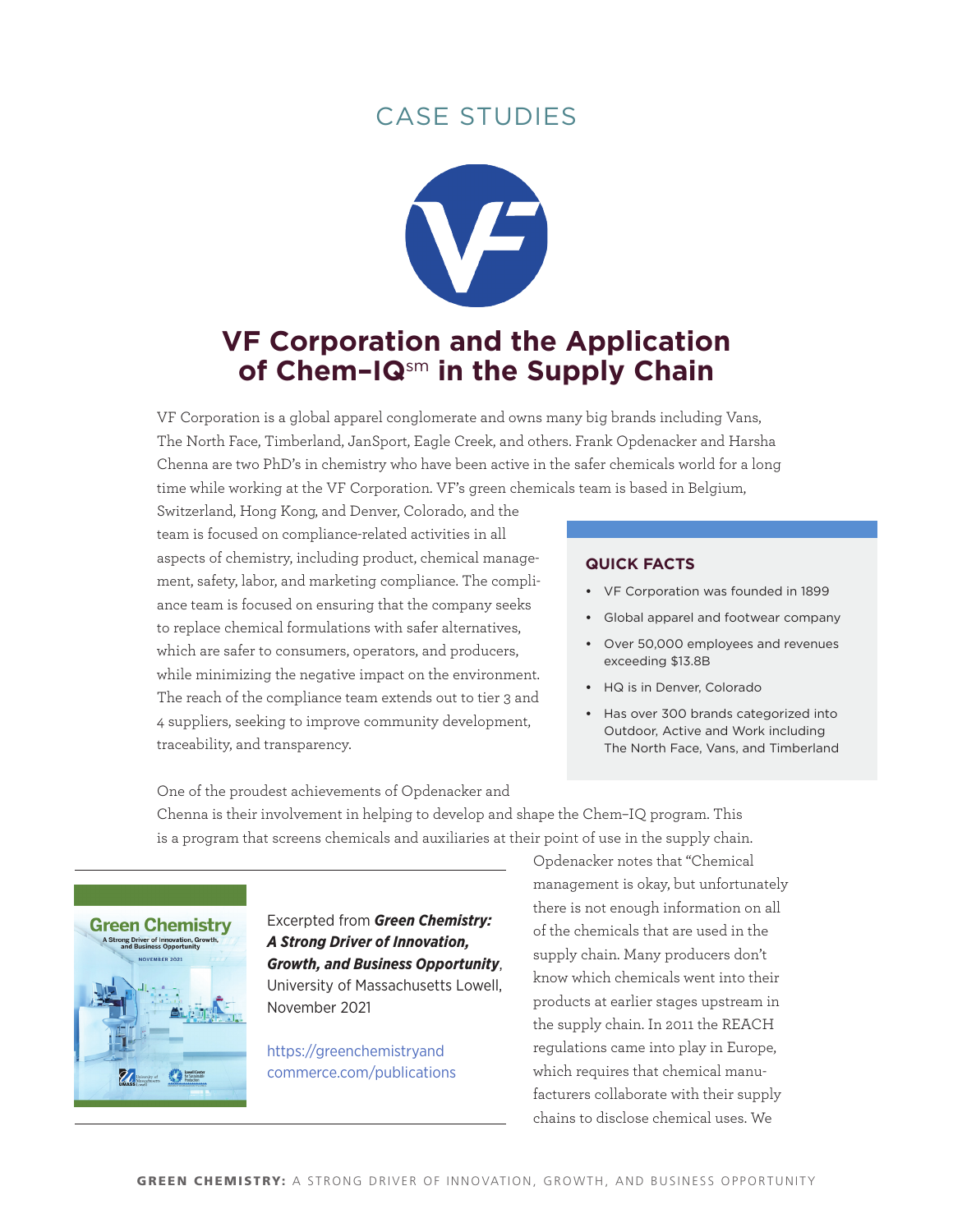knew that if we only relied on information provided by chemical suppliers or their MSDS sheets, the information would not fully identify what chemicals were used. Even if you were off by 0.1%, it would not be okay, because chemical substance levels down to the level of Parts Per Million (PPM) really matter!"

Opdenacker then relates what happened. "So, a group of us chemists were sitting around back in 2011 and we started to dream. One of us asked 'Wouldn't it be great to have a way to screen the chemicals that go into our apparel products, and we'd know right away if we have an issue with water, air emissions, solvents, or whatever? We started to brainstorm on how to develop such a thing. We envisioned some type of a "litmus paper in solution" approach, which automatically shows a color that indicates the analysis results. We then started to think about what analytical technology would tell us what is in the product, which would allow us to make a decision based on the result. This led to a Gas Chromatography<sup>1</sup> Mass Spectrometry (GCMS) screening program that could provide information on the chemistries present in a product. At this point, a group of chemists began working with the University of Leeds and others to develop the system and we decided the best place to start would be to begin by looking at our own factories and our own chemicals."

Once this group of chemists began using GCMS to examine their own products, they very quickly found chemicals that they realized should be replaced. "We wanted to avoid a lot of substances in our products, including chemicals of concern, those identified in Proposition 65,<sup>2</sup> and many others. This led to the identification of thresholds for different chemicals. For instance, if a particular chemical registered at 5 to 7 PPM, it was deemed to be "yellow," where if it exceeds 7 PPM it was labeled "red." This resulted in a simple screening of different chemicals. Anytime one saw a red result, the action required was to contact the chemical supplier to improve on or find an alternative, which would lead manufacturers to produce a safer and better product. In many cases trade-offs had to be resolved. Many people wanted the solution to be as cheap as possible. If a safer solvent alternative increased the cost by \$10 per kg, perhaps raising the product cost by 20 cents, then no one would want to use the safer solvent. But at least this began to raise the issue and we could begin to have the dialogue."

Fast forward ten years and VF decided to take the lead in developing a Restricted Substance List (RSL), which identifies prohibited or limited substances for all products and is overseen by their Product Stewardship Team.<sup>3</sup> The key to this approach was the development at VF of CHEM–IQ —a unique proprietary chemical management system that prevents substances of concern from

<sup>1</sup> Gas Chromatography is an analytical technique in which a complex mixture of compounds is injected onto a column and is separated based on their relative boiling point and affinity for a chromatographic column.

<sup>2</sup> The list contains a wide range of naturally occurring and synthetic chemicals that are known to cause cancer or birth defects or other reproductive harm. These chemicals include additives or ingredients in pesticides, common household products, food, drugs, dyes, or solvents. Listed chemicals may also be used in manufacturing and construction, or they may be byproducts of chemical processes, such as motor vehicle exhaust. [https://oehha.ca.gov/](https://oehha.ca.gov/media/downloads/proposition-65//p65list12182020.pdf) [media/downloads/proposition-65//p65list12182020.pdf](https://oehha.ca.gov/media/downloads/proposition-65//p65list12182020.pdf)

<sup>3</sup> <https://www.vfc.com/sustainability-and-responsibility/chemistry>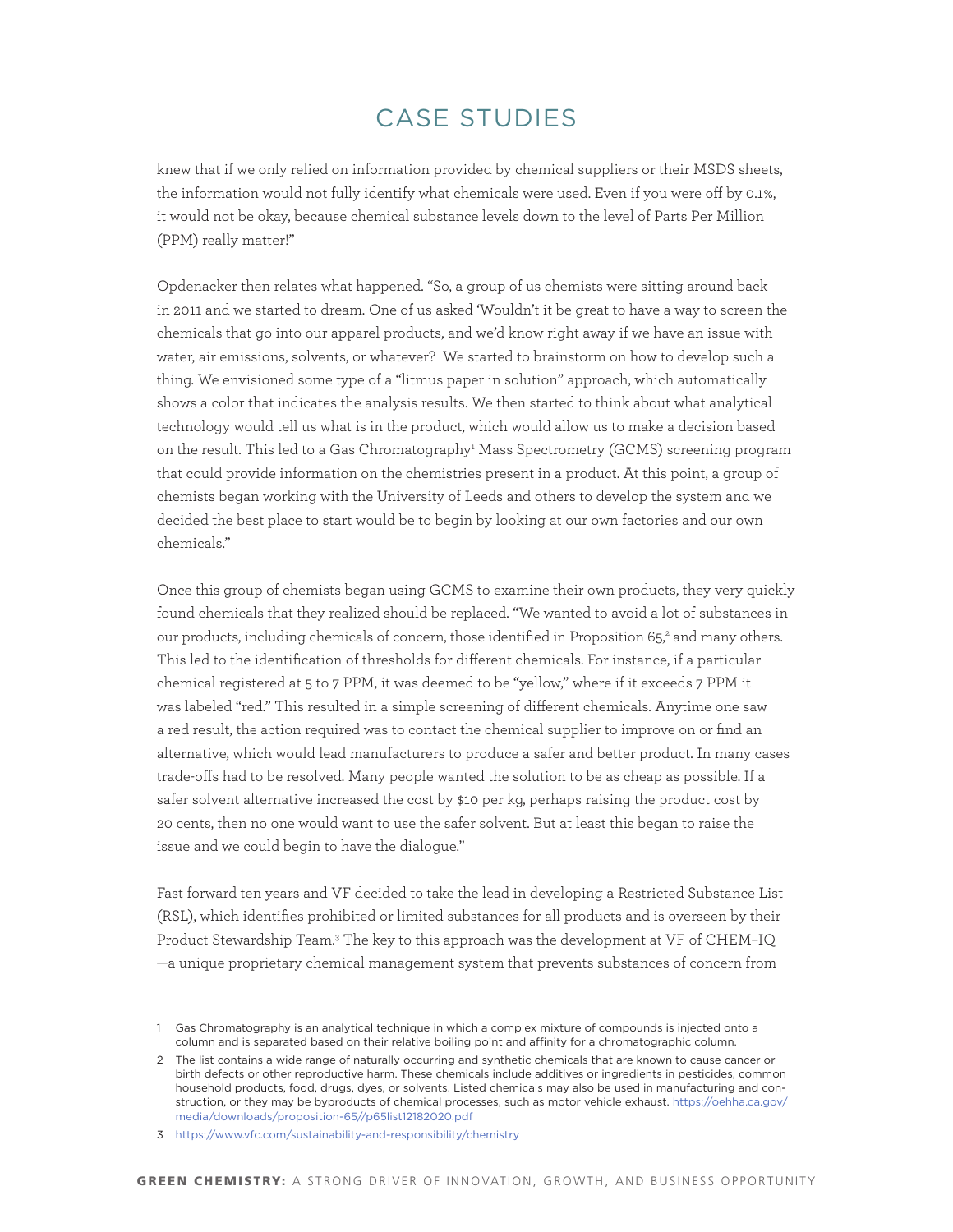entering VF's supply chains. Through CHEM–IQ, chemists at VF have identified and removed more than 400 tons of non-preferred chemicals from their supply chain. CHEM–IQ doesn't limit chemistry creativity but is viewed as an enabler to accelerate product innovation in line with VF's green chemistry principles, reducing hazardous waste from product design to final production. In 2017, VF made the CHEM–IQ Program Manual available to other manufacturers so they could share its breakthrough benefits. Many players in the apparel sector are now using CHEM–IQ and VF to explore new ways to extend its use throughout the textile supply chain.

CHEM–IQ has also served as a means for continuously improving the levels of green chemicals in VF's supply chains. The system measures chemicals at their point of use and leads to chemists searching for ideas to create better chemistry. The development team began by seeking to eliminate all the products that had known identifiable issues. They screened some 40,000–50,000 chemical formulations and found that about 10% had major issues, and another 30% had minor issues. These changes could not be implemented over night, so the goal is now to maintain a consistent approach to continuous improvement, with the goal of eventually removing all non-sustainable chemicals and replacing them with better chemicals. Every year VF's supply chain gets better and moves on to the next tier of chemical improvement.

Opdenacker notes that "The basic principle of green chemistry is to minimize the use and formation of toxic chemical substances and design products in a way that minimizes harm. We want to prevent bad things from happening and prevent harmful substances from being used in the supply chains. We know this can't happen all at once, and there are no perfect chemicals, but that shouldn't stop us from continuously improving our use of green chemistry to lower our footprint in the supply chain. That is also the message we consistently communicate with our suppliers." VF's list of unsafe chemicals is up to 420, but there is concern that it is not VF's role to manage the governance of this list. Opdenacker believes that the assessments and maintenance of this list belongs in the domain of NGO's and universities.

Oddly enough, if VF identifies materials in the supply chain that are non-compliant and notifies their suppliers, the suppliers are happy to hear from them. In many cases suppliers were unaware of the problem and are keen to address VF's concern. Replacing an unsafe chemical is a valueadded activity, as it might be helping the supplier avoid non-compliance fines of hundreds of thousands of dollars versus what the original chemical cost. In some cases, chemical suppliers approach VF with a problem and note that to reach a specific level of purity, investments will be required for the specific equipment. In other cases, there was no prior knowledge that the chemical of concern was present, and substantial design work will be needed which may incur costs. However, if all suppliers are involved together to pursue safer chemicals, increased volume usage will drive down costs and equalize the playing field. Not all suppliers can afford significant investments in new equipment, etc. for green chemicals, but in 95% of the cases changes can be made to clean up the supply chain. The CHEM–IQ solution provides an ability for all suppliers to screen their products for green chemistry.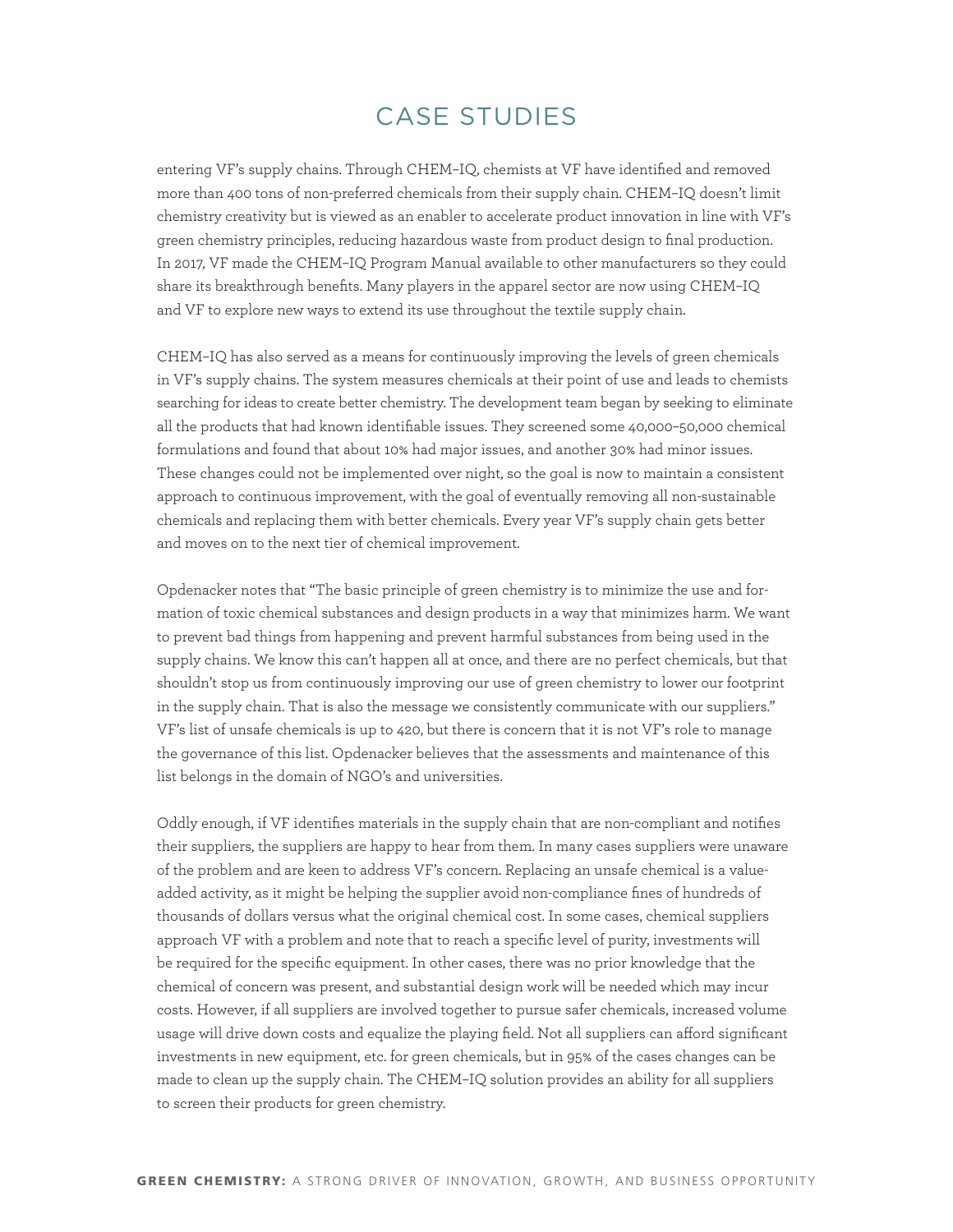The use of green chemicals in the apparel supply chain is increasing significantly. Large companies like VF, Nike, ASICS, Adidas, Decathlon, Gap, H&M, and others are coming together in an organization called the AFIRM Group,<sup>4</sup> whose mission is to reduce the use and impact of harmful substances in the apparel and footwear supply chain. This is a good forum for bringing together 27 major apparel and footwear brands to drive scale in green chemicals by working together towards common standards. There is significant consensus among the top brands regarding the non-compliance issues that leading to increased scale and volume growth of green chemicals. Each brand publishes the methods that they are using for different types of chemicals, to share best practices. This is not a competition, but rather a way for brands to use their footprint to focus on the top harmful chemicals that comprise the largest volumes currently in use to compete horizontally as an industry to promote green chemistry.

Most apparel suppliers when they develop new products focus on screening of chemicals. More and more are relying on the CHEM–IQ screening tool, as it provides information that they would never have known unless they had gone and conducted an analysis on every chemical in their product. VF acknowledges that a screening is the not the perfect analytical method but is useful for understanding if potentially problematic chemicals present are in a range that is acceptable. There is significant variation in chemical that are typically produced in batches, and there may be differences in the amount of harmful chemicals present. So, from a statistical perspective the screening is not perfect, but is intended to provide a lot of useful information to reduce the footprint of harmful chemicals overall.

A good example is Alkylphenol ethoxylates (APEOs—often called alkylphenols or alkylphenols) which are surfactants that have an emulsifying and dispersing action, so they have good wetting, penetration, emulsification, dispersion, solubilizing and washing characteristics and have been in use for more than 50 years. However, there are concerns that they can affect aquatic organisms and are slow to biodegrade and tend to bioaccumulate. Europe has mandated that APEO's should be limited to around 50 PPM, and one of the applications of greatest concern is spinning oil, which is used in the weaving process. The oil is often present in a fabric because of its use in the supply chain. Screening for APEO's allows brands to go beyond the management of chemicals used in their own factories and can trace whether the chemical exists in processes that occur within the end-to-end supply chain. VF screened for APEO's but did not find any in the tier 1 or tier 2 supplier facilities though were able to find it using CHEM–IQ with a knitting and spinning supplier upstream and drove them to change the use of this oil in the process.

Other examples include the movement from a C8 chemistry to a C6 chemistry used in water and stain repellencies, as well as movement to restrict some silicone-based chemistries. There are many opportunities for improving chemistries, but the CHEM–IQ screening tool starts to drive the right behaviors up and down the supply chain. The tool will also help to educate more

#### 4 <https://www.afirm-group.com>